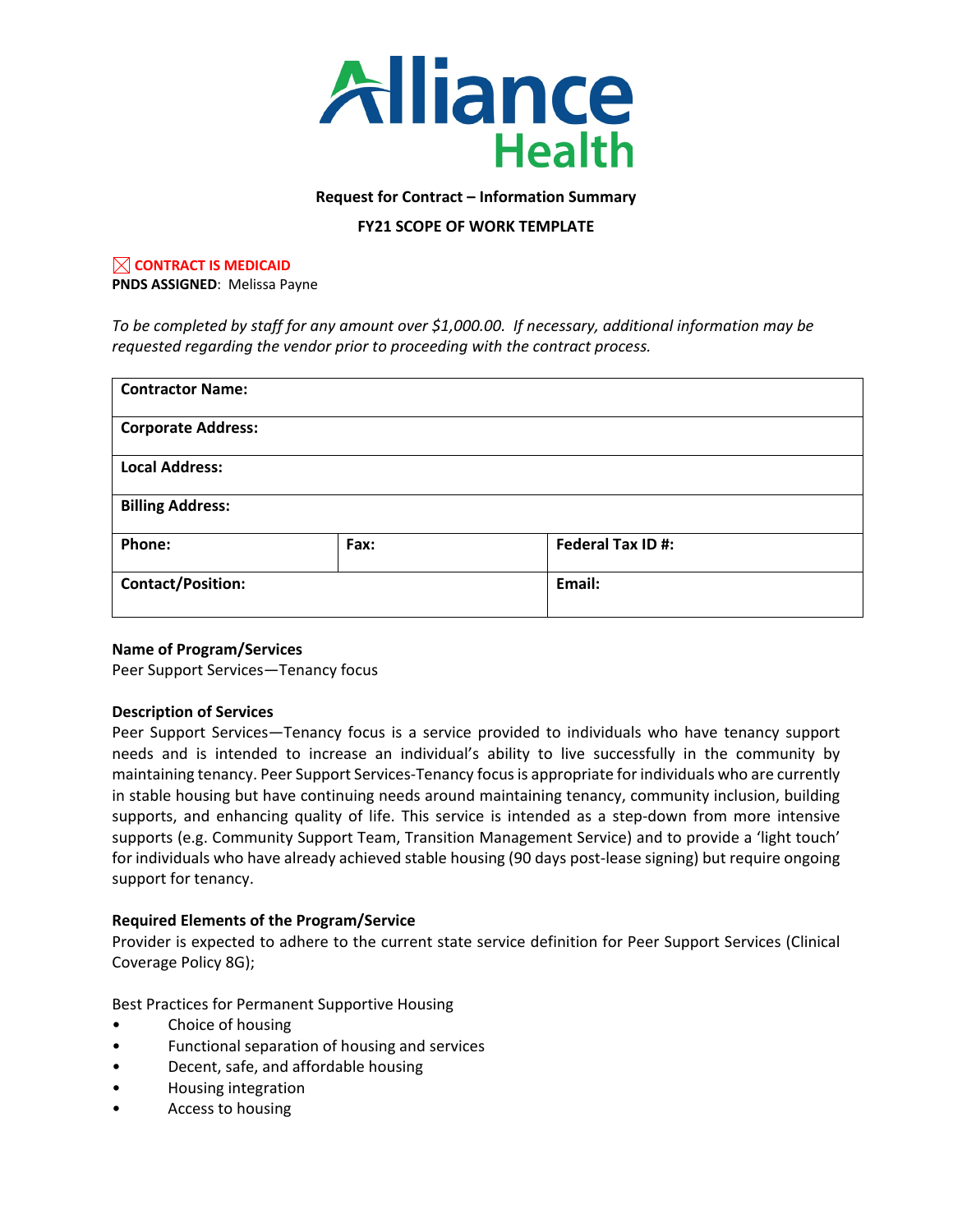

- Flexible, voluntary, and recovery focused services
- Active outreach and engagement
- Connecting people to benefits and community-based services
- Providing direct supports for housing retention

Ensuring persons are living in safe, decent, and affordable housing is essential to treatment retention and success. When a person is facing eviction or living in homelessness or substandard housing, it is imperative that every effort to avoid eviction or rapidly re-house a person be made.

## **Highlights and examples of Skills Development, Symptom Management and Recovery Support**

- Actively explore and pursue Community Inclusion opportunities with member
- Actively explore employment and education options with member, with emphasis on IPS-Supported Employment
- Manage Integrated PCP with focus on housing and community inclusion
- Support with discharges from hospitals and other crisis centers
- Assist and support completion of recertification documentation for rental assistance
- Assist and support preparation for and scheduling of annual inspection of unit
- Attend and provide support during lease-signing and move-in
- Assist and support member with ability to inhabit new housing upon move in
- Assist and support member with shopping for items needed to maintain community living
- Assist and support members when they separate from housing (e.g. move out furniture, secure storage, work with natural supports, etc.)
- Assist and support member with re-housing plans
- Assist and support member with completion of FL-2 and applying for Special Assistance (SA) Inhome
- Assist and support member with applying/recertification for Disability and Medicaid
- Assist and support member with applying for mainstream vouchers

TCLI specific requirements

- Communicate with Alliance TCLI staff as needed
- Complete and submit a Monthly Tenancy Checklist to TCLI Supervisor
- Assist and support with completing and obtaining signatures on TCL Voucher Forms
- Notify TCL staff when referring member to additional services, higher level of care, or discharging from services
- Provide notification to TCL Team of any application denials, lease violations, rehouses, notices to vacate, or unexpected absences from unit (i.e., hospitalization or incarceration)

### **Additional Staff Training Requirements:**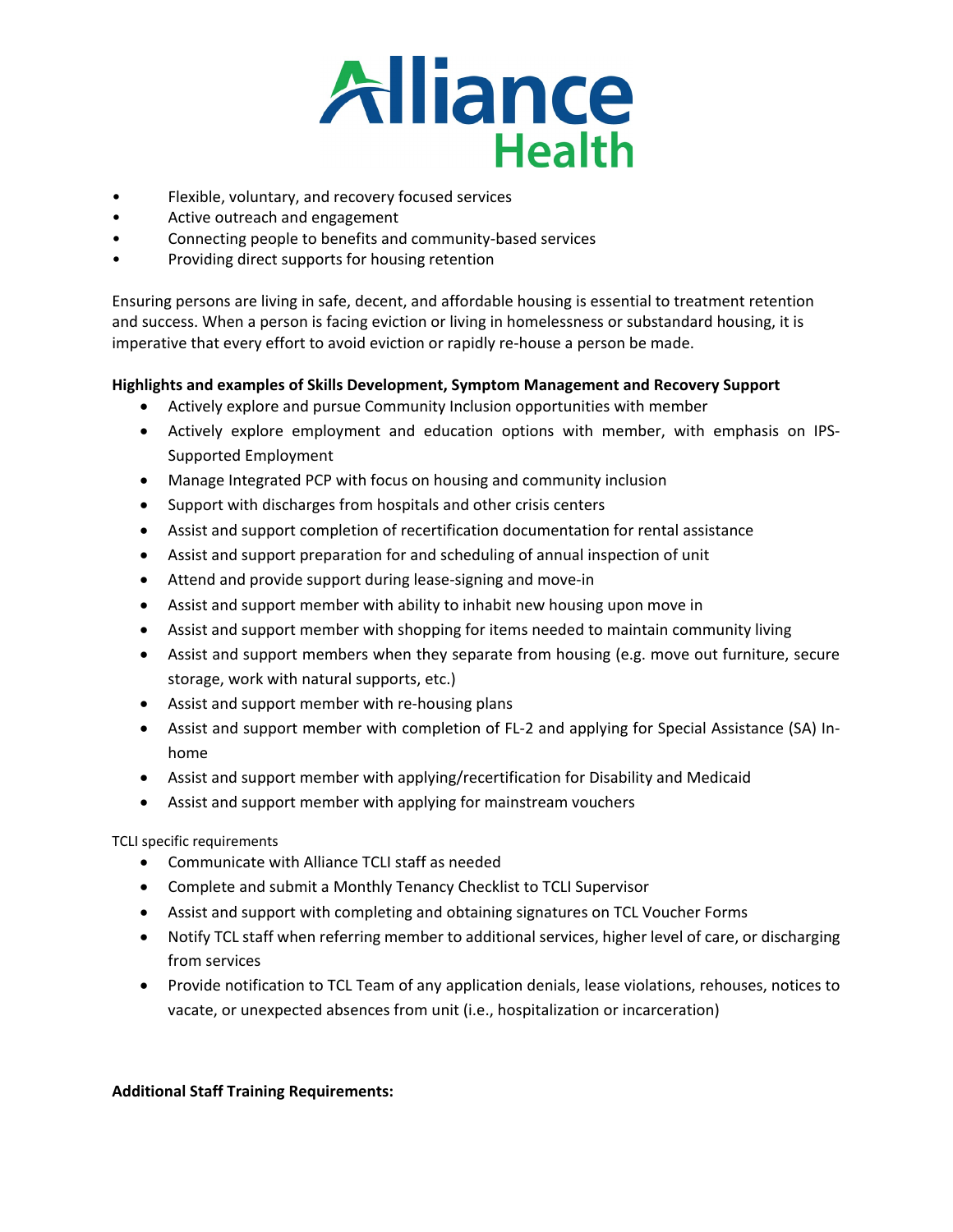

Permanent Supportive Housing 15-hours Housing First

## **Target Population and Eligibility Criteria**

This is a step-down service for individuals who are living in supportive housing AND meet eligibility requirements for Peer Support (Clinical Coverage Policy 8G)

### **Exclusionary Criteria**

Individuals receiving other services that provide tenancy support (ACTT, CST, TMS, Individual Support)

### **Discharge Criteria**

Individuals experiencing a housing crisis or are in need of housing search assistance or are in need of a higher level of care

## **Collaboration**

- Provider will participate in monthly Learning Collaborative meetings related to tenancy and employment.
- It is expected that provider shall adhere to System of Care values and principles in providing a person centered, strength-based service delivery approach to assist members in achieving their outcomes.
- Provider shall collaborate with Alliance and any other identified partners in implementing this service.
- Provider will collaborate with other provider agencies that are providing services to individuals who receive Peer Supports.
- A minimum of weekly collaboration is expected for all individuals receiving IPS-SE services.
- Provider will work with local Alliance Housing Specialists to identify other potential avenues for housing for these individuals that is self-sustaining.Provider will attend case review meetings with Alliance's TCLI staff as requested for applicable individuals.
- Provider will work with local churches, nonprofits, thrift stores to identify cost effective ways for individuals receiving this service to furnish their homes.
- Provider will work with community resources and organizations to ensure member is aware of ways to fully integrate into his or her community utilizing physical and behavioral health, social, spiritual, financial, transportation, vocational and educational resources.

### **Documentation Requirements**

A daily full service note or grid that meets the criteria specified in the DMH/DD/SAS Records Management and Documentation manual (APSM 45-2) is required. The DMH/DD/SAS Records Management and Documentation Manual can be found at[: https://files.nc.gov/ncdhhs/RMandDM%203rd%20Edition%209-](https://files.nc.gov/ncdhhs/RMandDM%203rd%20Edition%209-1-16.pdf) [1-16.pdf](https://files.nc.gov/ncdhhs/RMandDM%203rd%20Edition%209-1-16.pdf)